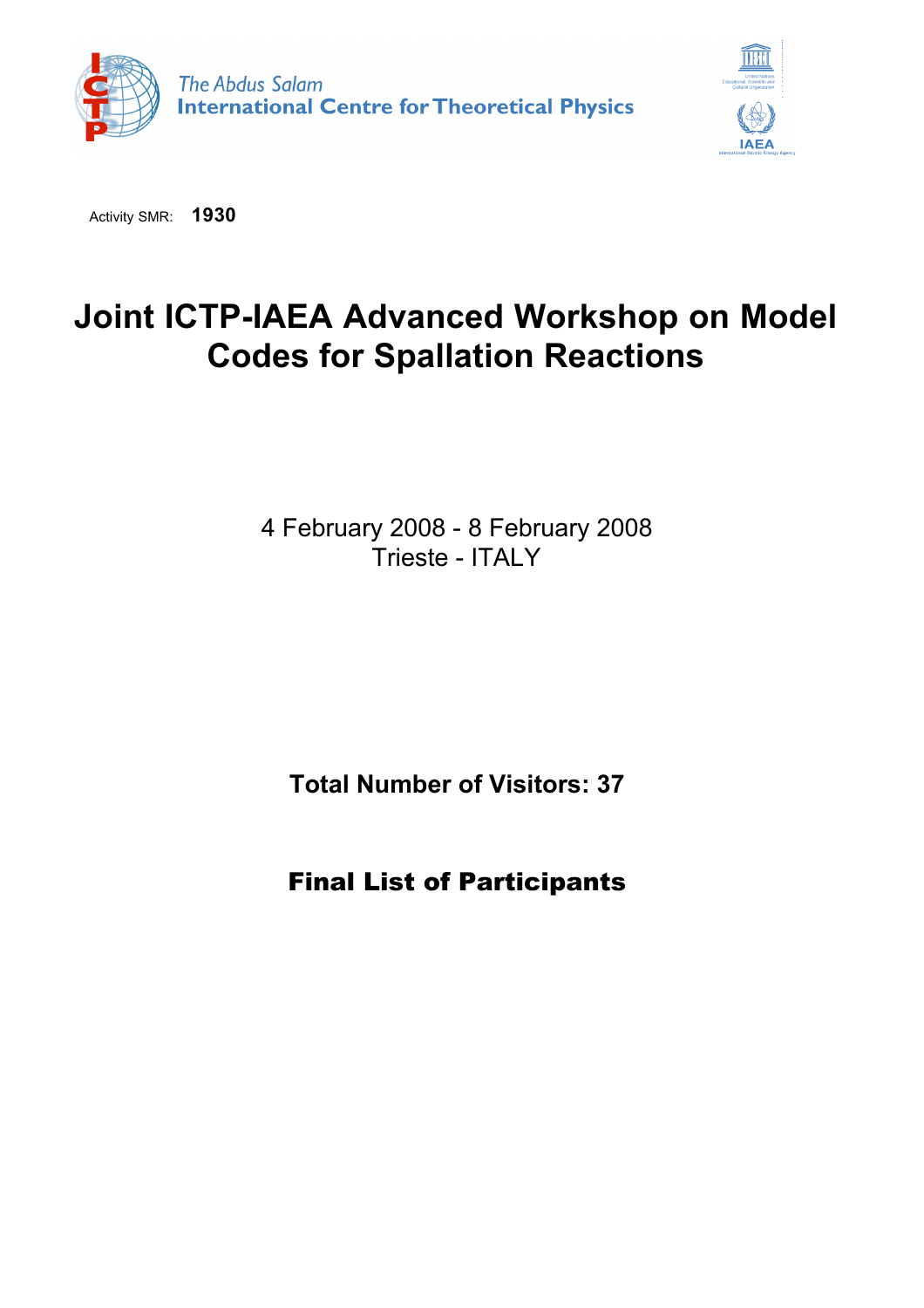$\overline{\phantom{0}}$ 

 $\overline{\phantom{0}}$ 

| <b>DIRECTOR</b>                                                                                          |                                                                                                                                                      | Total number in this function: 4                                                                                                                                                                                              |                                                                                      |
|----------------------------------------------------------------------------------------------------------|------------------------------------------------------------------------------------------------------------------------------------------------------|-------------------------------------------------------------------------------------------------------------------------------------------------------------------------------------------------------------------------------|--------------------------------------------------------------------------------------|
|                                                                                                          |                                                                                                                                                      | <b>GERMANY</b>                                                                                                                                                                                                                | <b>DIRECTOR</b>                                                                      |
| Permanent Institute:                                                                                     |                                                                                                                                                      |                                                                                                                                                                                                                               |                                                                                      |
| Institut Fur Kernphysik<br>Postfach 1913<br>52425 Julich<br><b>GERMANY</b><br>Permanent Institute e mail |                                                                                                                                                      |                                                                                                                                                                                                                               |                                                                                      |
|                                                                                                          |                                                                                                                                                      | <b>FRANCE</b>                                                                                                                                                                                                                 | <b>DIRECTOR</b>                                                                      |
| Permanent Institute:                                                                                     |                                                                                                                                                      |                                                                                                                                                                                                                               |                                                                                      |
| <b>DAPNIA SPhN</b><br>F-91191 Gif Sur Yvette                                                             |                                                                                                                                                      |                                                                                                                                                                                                                               |                                                                                      |
| Permanent Institute e mail                                                                               | Sylvie.Leray@cea.fr                                                                                                                                  |                                                                                                                                                                                                                               |                                                                                      |
|                                                                                                          |                                                                                                                                                      | <b>GERMANY</b>                                                                                                                                                                                                                | <b>DIRECTOR</b>                                                                      |
| Permanent Institute:                                                                                     |                                                                                                                                                      |                                                                                                                                                                                                                               |                                                                                      |
| Wagramerstrasse 5<br>P.O. Box 100<br>A-1400 Vienna<br><b>AUSTRIA</b>                                     |                                                                                                                                                      |                                                                                                                                                                                                                               |                                                                                      |
|                                                                                                          |                                                                                                                                                      |                                                                                                                                                                                                                               |                                                                                      |
|                                                                                                          |                                                                                                                                                      | <b>ISRAEL</b>                                                                                                                                                                                                                 | <b>DIRECTOR</b>                                                                      |
| Permanent Institute:                                                                                     |                                                                                                                                                      |                                                                                                                                                                                                                               |                                                                                      |
| 81800 Yavne<br><b>ISRAEL</b>                                                                             |                                                                                                                                                      |                                                                                                                                                                                                                               |                                                                                      |
|                                                                                                          |                                                                                                                                                      |                                                                                                                                                                                                                               |                                                                                      |
|                                                                                                          | 1. FILGES Detlef<br>2. LERAY Sylvie<br><b>FRANCE</b><br>3. MANK Guenter<br>Permanent Institute e mail<br>4. YARIV Yair<br>Permanent Institute e mail | Forschungszentrum Juelich Gmbh<br>CEA Centre D'Etudes Nucleaires de Saclay<br>International Atomic Energy Agency<br>G.Mank@iaea.org<br>Soreq Nuclear Research Center<br>Israel Atomic Energy Commission<br>yariv@soreq.gov.il | d.filges@fz-juelich.de<br>Division of Physical & Chemical Sciences - Physics Section |

## **DIRECTOR Total number in this function: 4**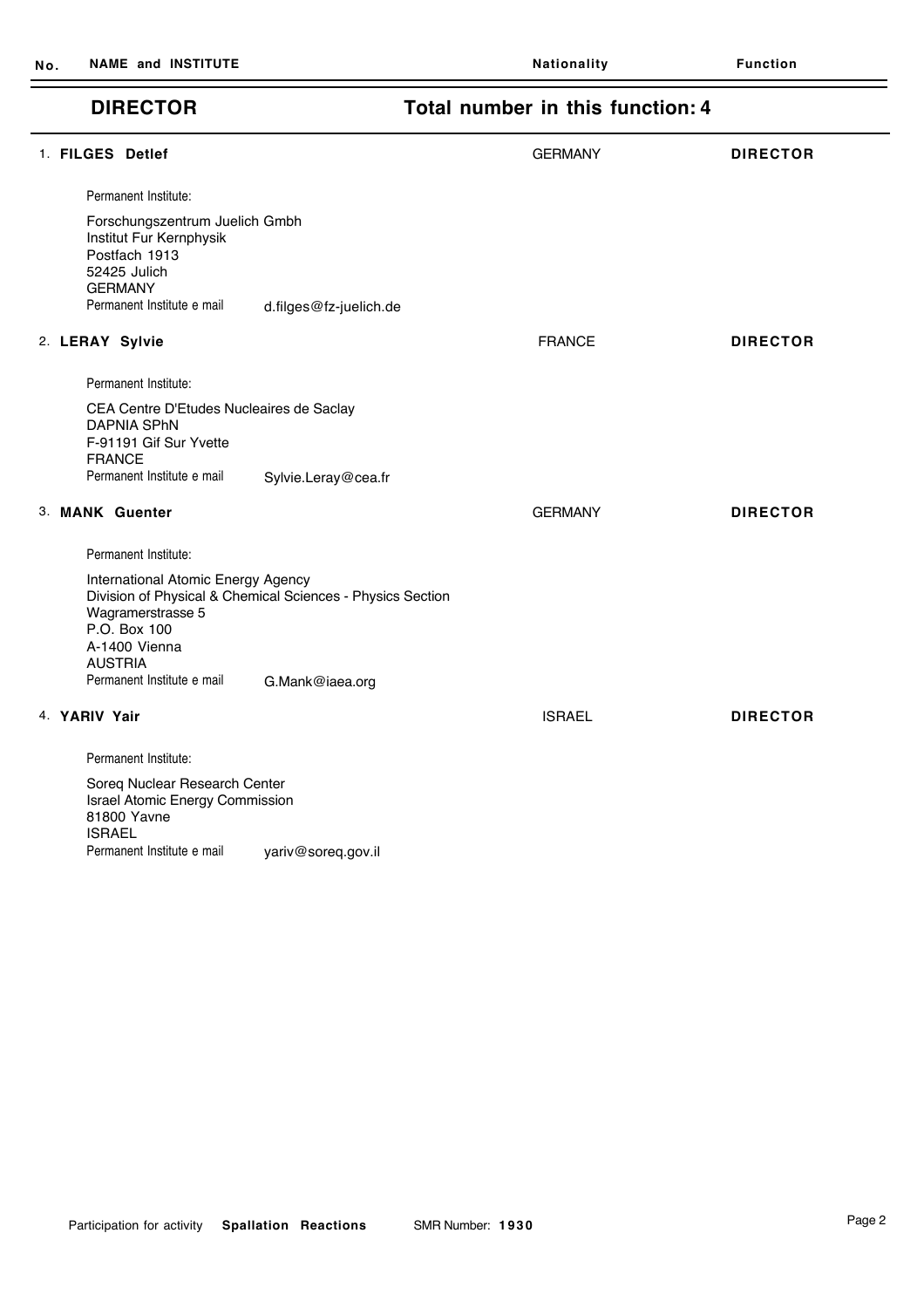## **CONFERENCE LECTURER Total number in this function: 12**

| <b>5. BENLLIURE Jose</b>                                                                                                                                                                    |                         | <b>SPAIN</b>              | <b>CONFERENCE LECTURER</b> |  |
|---------------------------------------------------------------------------------------------------------------------------------------------------------------------------------------------|-------------------------|---------------------------|----------------------------|--|
| Permanent Institute:                                                                                                                                                                        |                         |                           |                            |  |
| Universidade de Santiago de Compostela<br>Facultade de Fisica<br>Campus Universitario Sur<br>a Coruna<br>15706 Santiago de Compostela<br><b>SPAIN</b><br>Permanent Institute e mail         | j.benlliure@usc.es      |                           |                            |  |
| 6. BOTVINA Alexander Stepanovich                                                                                                                                                            |                         | <b>RUSSIAN FEDERATION</b> | <b>CONFERENCE LECTURER</b> |  |
| Permanent Institute:                                                                                                                                                                        |                         |                           |                            |  |
| Russian Academy of Sciences<br>Institute For Nuclear Research<br>60Th October Anniversary Av.<br>Prospect 7A<br>117312 Moscow<br><b>RUSSIAN FEDERATION</b>                                  |                         |                           |                            |  |
| Permanent Institute e mail                                                                                                                                                                  | a.botvina@gsi.de        |                           |                            |  |
| 7. BOUDARD Alain                                                                                                                                                                            |                         | <b>FRANCE</b>             | <b>CONFERENCE LECTURER</b> |  |
| Permanent Institute:                                                                                                                                                                        |                         |                           |                            |  |
| Centre D'Etudes Nucleaires de Saclay<br>Cea Dsm/Dapnia/Sphn<br>Orme Des Merisiers<br><b>Bat 703</b><br>CEDEX 91191 Gif Sur Yvette<br><b>FRANCE</b>                                          |                         |                           |                            |  |
| Permanent Institute e mail                                                                                                                                                                  | alain.boudard@cea.fr    |                           |                            |  |
| 8. CHARITY Robert J.                                                                                                                                                                        |                         | <b>AUSTRALIA</b>          | <b>CONFERENCE LECTURER</b> |  |
| Permanent Institute:                                                                                                                                                                        |                         |                           |                            |  |
| Washington University at Saint Louis<br>Department of Chemistry<br>One Brookings Drive<br>Campus Box 1134<br>MO-63130 Saint Louis<br>UNITED STATES OF AMERICA<br>Permanent Institute e mail | charity@wustl.edu       |                           |                            |  |
|                                                                                                                                                                                             |                         |                           |                            |  |
| 9. FERRARI Alfredo                                                                                                                                                                          |                         | <b>ITALY</b>              | <b>CONFERENCE LECTURER</b> |  |
| Permanent Institute:                                                                                                                                                                        |                         |                           |                            |  |
| <b>CERN</b><br>European Organization for Nuclear Research<br>CH-1211 Geneva 23<br>SWITZERLAND                                                                                               |                         |                           |                            |  |
| Permanent Institute e mail                                                                                                                                                                  | alfredo.ferrari@cern.ch |                           |                            |  |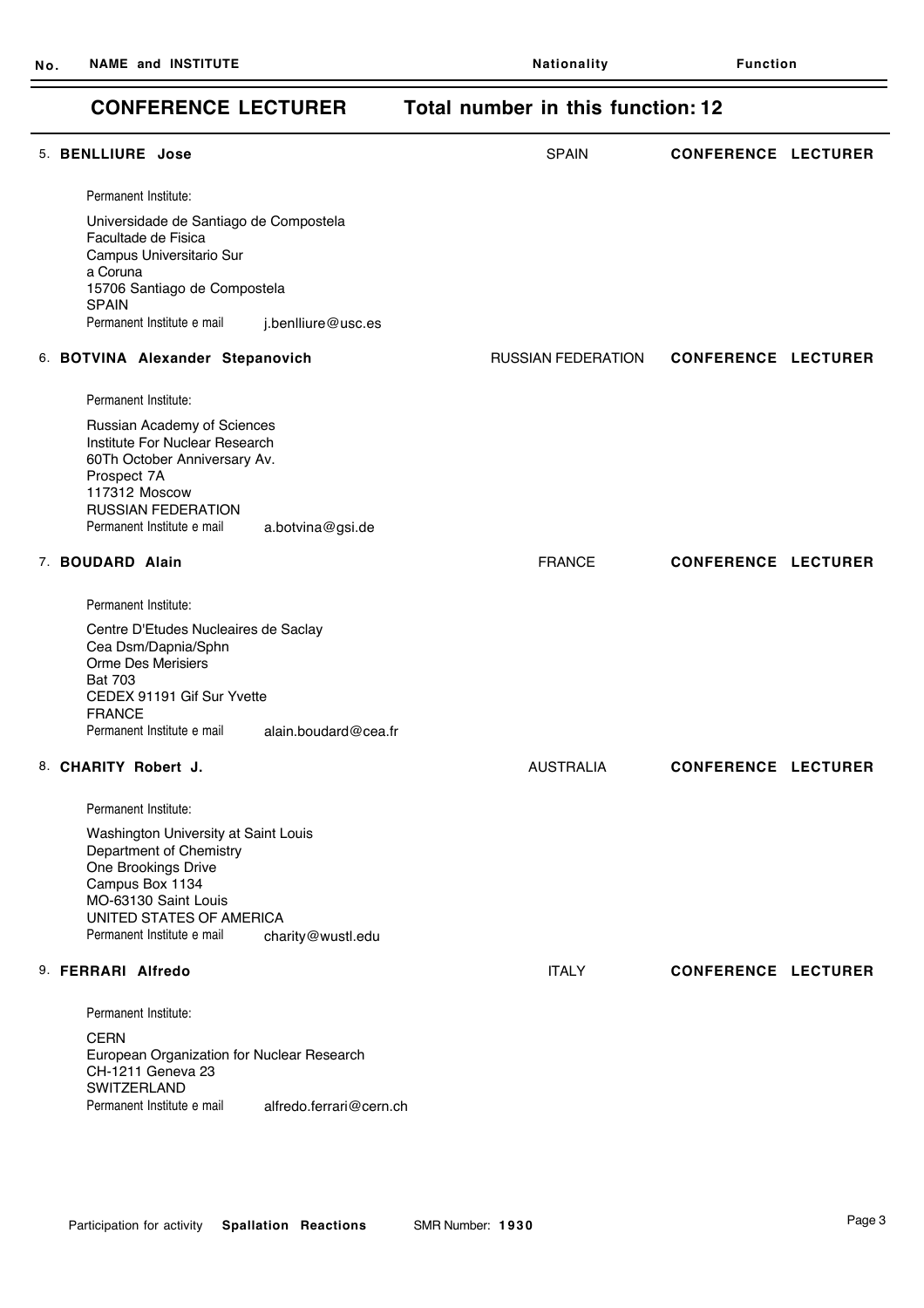| No. | <b>NAME and INSTITUTE</b>                                                                                                                                                                    |                            | Nationality                        | <b>Function</b>            |  |
|-----|----------------------------------------------------------------------------------------------------------------------------------------------------------------------------------------------|----------------------------|------------------------------------|----------------------------|--|
|     | 10. GOLDENBAUM Frank                                                                                                                                                                         |                            | <b>GERMANY</b>                     | <b>CONFERENCE LECTURER</b> |  |
|     | Permanent Institute:                                                                                                                                                                         |                            |                                    |                            |  |
|     | Forschungszentrum Julich GmbH<br>Institut fur Kernphysik<br>Postfach 1913<br>52425 Julich<br><b>GERMANY</b><br>Permanent Institute e mail                                                    | f.goldenbaum@fz-juelich.de |                                    |                            |  |
|     | 11. HARTNACK Christoph                                                                                                                                                                       |                            | <b>GERMANY</b>                     | <b>CONFERENCE LECTURER</b> |  |
|     | Permanent Institute:                                                                                                                                                                         |                            |                                    |                            |  |
|     | Laboratoire de Physique Subatomique et des<br><b>Technologies Associees</b><br>Ecole des Mines<br>La Chantrerie<br>4 rue Alfred Kastler<br>BP 20722<br>44307 Nantes Cedex 3<br><b>FRANCE</b> |                            |                                    |                            |  |
|     | Permanent Institute e mail                                                                                                                                                                   | hartnack@subatech.in2p3.fr |                                    |                            |  |
|     | 12. MASHNIK Stepan                                                                                                                                                                           |                            | UNITED STATES OF<br><b>AMERICA</b> | <b>CONFERENCE LECTURER</b> |  |
|     | Permanent Institute:                                                                                                                                                                         |                            |                                    |                            |  |
|     | Los Alamos National Laboratory<br>Applied Physics Division, X 3 MCC, M.S. P365<br>Los Alamos NM 87545<br>UNITED STATES OF AMERICA<br>Permanent Institute e mail                              | mashnik@lanl.gov           |                                    |                            |  |
|     | 13. MICHEL Rolf                                                                                                                                                                              |                            | <b>GERMANY</b>                     | <b>CONFERENCE LECTURER</b> |  |
|     | Permanent Institute:                                                                                                                                                                         |                            |                                    |                            |  |
|     | Universitaet Hannover<br>Zentrum Fuer Strahlenshutz Und Radioaekologie<br>Herrenhauser Str. 2<br>D-30419 Hannover<br><b>GERMANY</b>                                                          |                            |                                    |                            |  |
|     | Permanent Institute e mail                                                                                                                                                                   | michel@zsr.uni-hannover.de |                                    |                            |  |
|     | 14. NIITA Koji                                                                                                                                                                               |                            | <b>JAPAN</b>                       | <b>CONFERENCE LECTURER</b> |  |
|     | Permanent Institute:                                                                                                                                                                         |                            |                                    |                            |  |
|     | RIST, Research Organization for<br>Information Science and Technology<br>2 - 4 Shirane, Shirakata<br>Tokai, Naka<br>Ibaraki 319 1106<br><b>JAPAN</b>                                         |                            |                                    |                            |  |
|     | Permanent Institute e mail                                                                                                                                                                   | niita@tokai.rist.or.jp     |                                    |                            |  |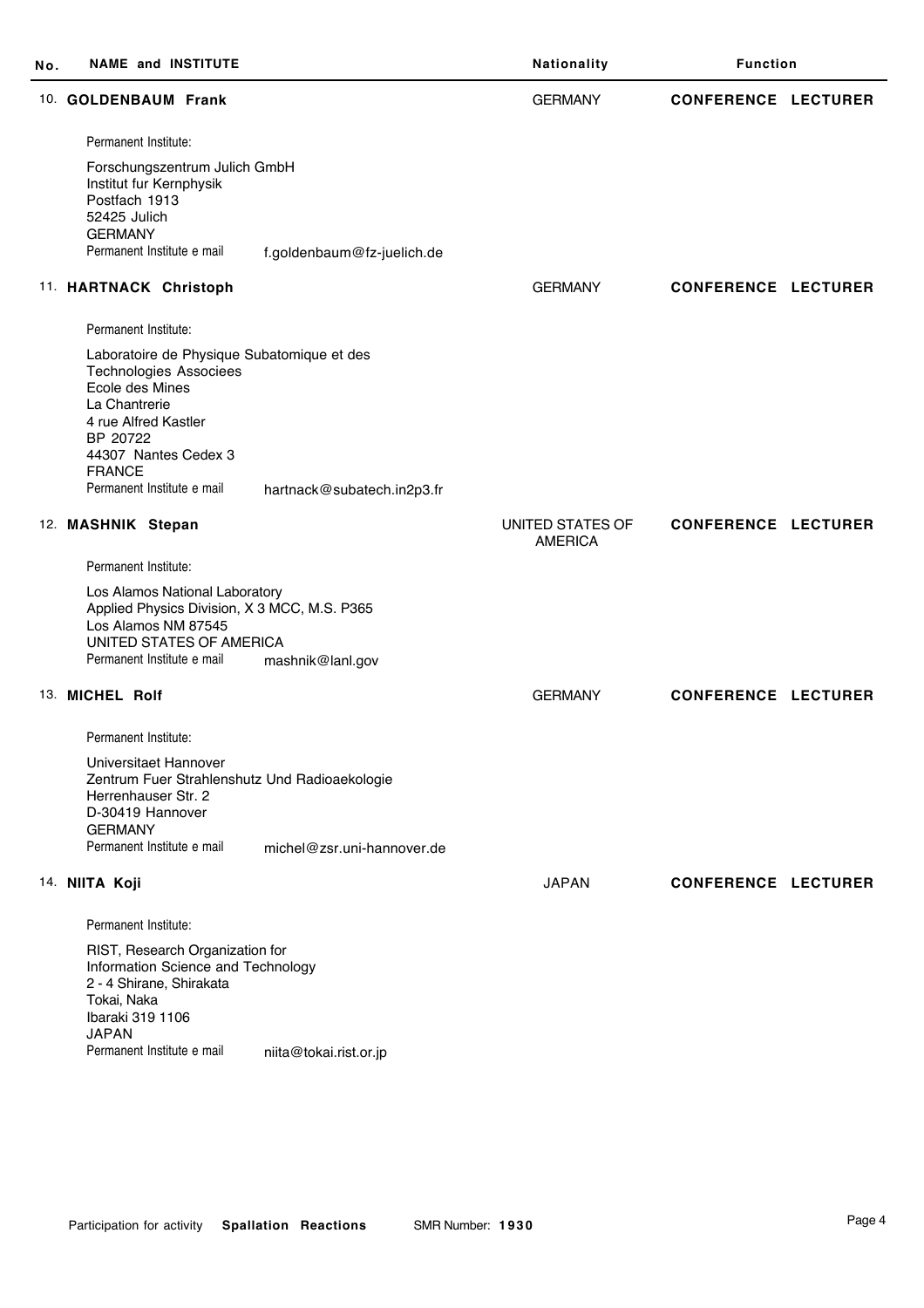| No. | <b>NAME and INSTITUTE</b>                                                                                                                                                                            | Nationality               | <b>Function</b>            |
|-----|------------------------------------------------------------------------------------------------------------------------------------------------------------------------------------------------------|---------------------------|----------------------------|
| 15. | <b>SCHMIDT Karl Heinz</b>                                                                                                                                                                            | <b>GERMANY</b>            | <b>CONFERENCE LECTURER</b> |
|     | Permanent Institute:                                                                                                                                                                                 |                           |                            |
|     | Gesellschaft Fuer Schwerionenforshung (Gsi)<br><b>Nuclear Physics 2</b><br>Planckstrasse 1<br>D-64291 Darmstadt<br><b>GERMANY</b><br>Permanent Institute e mail<br>k.h.schmidt@gsi.de                |                           |                            |
| 16. | <b>TITARENKO Yuri</b>                                                                                                                                                                                | <b>RUSSIAN FEDERATION</b> | <b>CONFERENCE LECTURER</b> |
|     | Permanent Institute:                                                                                                                                                                                 |                           |                            |
|     | Institute of Theoretical and Experimental Physics<br>(I.T.E.P.)<br>B. Cheremushkinskaya ul. 25<br>117259 Moscow<br><b>RUSSIAN FEDERATION</b><br>Permanent Institute e mail<br>TITAREN@VITEP3.ITEP.RU |                           |                            |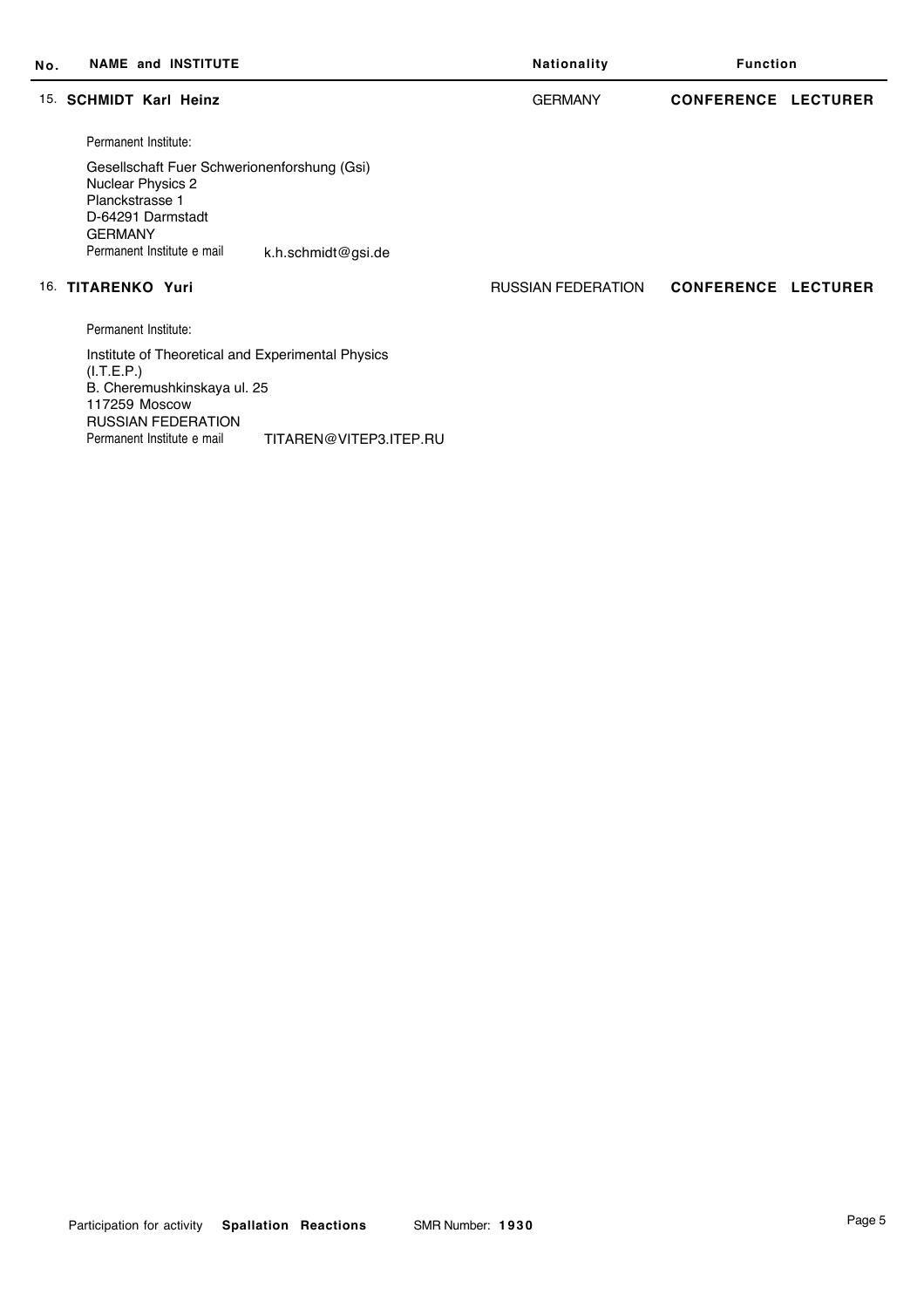## **CONFERENCE SPEAKER Total number in this function: 2**

| 17. MENGONI Alberto                                                                                                                                                                             |                        | <b>ITALY</b>   | <b>CONFERENCE SPEAKER</b> |  |
|-------------------------------------------------------------------------------------------------------------------------------------------------------------------------------------------------|------------------------|----------------|---------------------------|--|
| Permanent Institute:                                                                                                                                                                            |                        |                |                           |  |
| <b>ENEA</b><br><b>Applied Phyisics Section</b><br>V. Don Fiammelli, 2<br>40128 Bologna<br><b>ITALY</b>                                                                                          |                        |                |                           |  |
| 18. STANCULESCU Alexander                                                                                                                                                                       |                        | <b>GERMANY</b> | <b>CONFERENCE SPEAKER</b> |  |
| Permanent Institute:                                                                                                                                                                            |                        |                |                           |  |
| IAEA International Atomic Energy Agency<br><b>Nuclear Power Division</b><br>Nuclear Power Technology Development Section<br>Wagramer Strasse 5<br>P.O. Box 100<br>1400 Vienna<br><b>AUSTRIA</b> |                        |                |                           |  |
| Permanent Institute e mail                                                                                                                                                                      | A.Stanculescu@iaea.org |                |                           |  |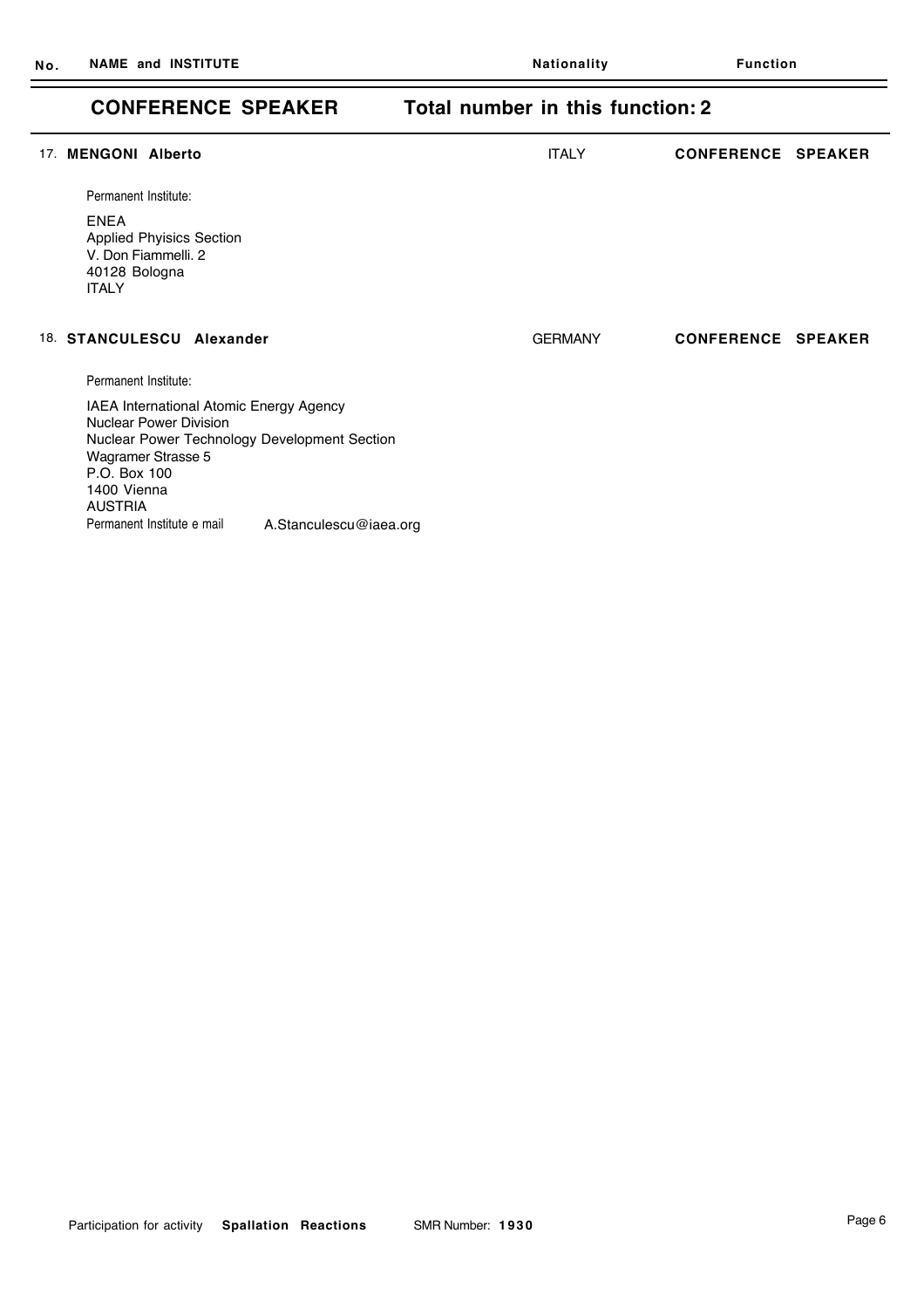| <b>PARTICIPANT</b>                                                                                                                                                                                                                                                |                              | Total number in this function: 19 |                    |
|-------------------------------------------------------------------------------------------------------------------------------------------------------------------------------------------------------------------------------------------------------------------|------------------------------|-----------------------------------|--------------------|
| 19. BATYAEV Viacheslav Feliksovich                                                                                                                                                                                                                                |                              | <b>RUSSIAN FEDERATION</b>         | <b>PARTICIPANT</b> |
| Permanent Institute:                                                                                                                                                                                                                                              |                              |                                   |                    |
| Institute of Theoretical and Experimental Physics<br>(I.T.E.P.)<br>B. Cheremushkinskaya ul. 25<br>117259 Moscow<br><b>RUSSIAN FEDERATION</b><br>Permanent Institute e mail                                                                                        | vfb@itep.ru                  |                                   |                    |
| 20. CHHANTBAR Manishaben Chimanial                                                                                                                                                                                                                                |                              | <b>INDIA</b>                      | <b>PARTICIPANT</b> |
| Permanent Institute:                                                                                                                                                                                                                                              |                              |                                   |                    |
| Saurashtra University<br>Faculty of Science<br>Department of Physics<br><b>University Campus</b><br>Gujarat<br>(360 005)<br>Rajkot<br><b>INDIA</b>                                                                                                                |                              |                                   |                    |
| Permanent Institute e mail                                                                                                                                                                                                                                        | manisha_chhantbar@yahoo.com  |                                   |                    |
| 21. DAVID Jean Christophe                                                                                                                                                                                                                                         |                              | <b>FRANCE</b>                     | <b>PARTICIPANT</b> |
| Permanent Institute:                                                                                                                                                                                                                                              |                              |                                   |                    |
| CEA Centre D'Etudes Nucleaires de Saclay<br><b>DAPNIA SPhN</b><br>F-91191 Gif Sur Yvette<br><b>FRANCE</b><br>Permanent Institute e mail                                                                                                                           | jean.christophe.david@cea.fr |                                   |                    |
| 22. DUCRET Jean Eric                                                                                                                                                                                                                                              |                              | <b>FRANCE</b>                     | <b>PARTICIPANT</b> |
| Permanent Institute:                                                                                                                                                                                                                                              |                              |                                   |                    |
| CEA-Dsm-Dapnia/Sphn<br>Cea-Saclay<br>F-91191 Gif Sur Yvette<br><b>FRANCE</b><br>Permanent Institute e mail                                                                                                                                                        | jean-eric.ducret@cea.fr      |                                   |                    |
| 23. GALLMEIER Franz X.                                                                                                                                                                                                                                            |                              | <b>GERMANY</b>                    | <b>PARTICIPANT</b> |
|                                                                                                                                                                                                                                                                   |                              |                                   |                    |
| Permanent Institute:<br>Oak Ridge National Laboratory<br><b>Spallation Neutron Source Project</b><br><b>Bethel Valley Road</b><br><b>Bldg 8600</b><br>P.O. Box 2008, MS-6466<br>Oak Ridge TN 37831-6466<br>UNITED STATES OF AMERICA<br>Permanent Institute e mail | gallmeierfz@ornl.gov         |                                   |                    |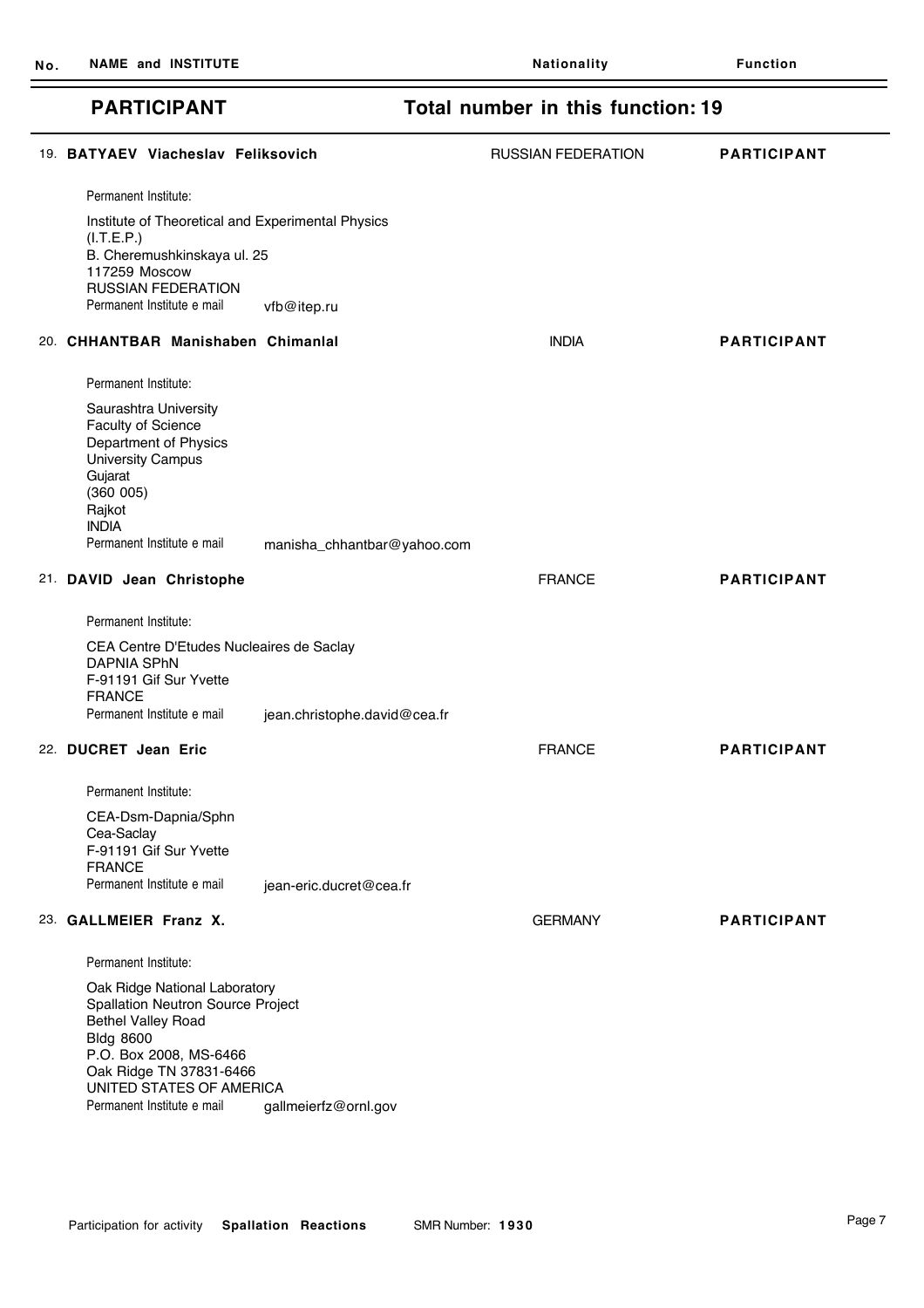| No. | <b>NAME and INSTITUTE</b>                                                                                                                                                                    |                                                   | Nationality    | <b>Function</b>    |
|-----|----------------------------------------------------------------------------------------------------------------------------------------------------------------------------------------------|---------------------------------------------------|----------------|--------------------|
|     | 24. GALOYAN Aida                                                                                                                                                                             |                                                   | <b>ARMENIA</b> | <b>PARTICIPANT</b> |
|     | Permanent Institute:                                                                                                                                                                         |                                                   |                |                    |
|     | Joint Institute For Nuclear Research<br>Laboratory of Information Technologies<br>Joliot-Curie 6<br>141980 Dubna<br>Moscow Region<br><b>RUSSIAN FEDERATION</b><br>Permanent Institute e mail | GALOYAN@lxpub01.jinr.ru                           |                |                    |
|     | 25. GULIK Volodymyr Ivanovych                                                                                                                                                                |                                                   | <b>UKRAINE</b> | <b>PARTICIPANT</b> |
|     |                                                                                                                                                                                              |                                                   |                |                    |
|     | Permanent Institute:                                                                                                                                                                         |                                                   |                |                    |
|     | National Academy of Sciences of Ukraine<br>Institute for Nuclear Research<br>pr. Nauky, 47<br>03680 Kyiv<br><b>UKRAINE</b>                                                                   |                                                   |                |                    |
|     | Permanent Institute e mail                                                                                                                                                                   | gulik@kinr.kiev.ua                                |                |                    |
|     | 26. HELLA Khalid Mohamed Magdy El-wafaey                                                                                                                                                     |                                                   | <b>EGYPT</b>   | <b>PARTICIPANT</b> |
|     | Permanent Institute:                                                                                                                                                                         |                                                   |                |                    |
|     | <b>Atomic Energy Authority</b><br>Nuclear Research Center<br><b>Experimental Nuclear Physics Department</b><br>P.O. Box 13759<br>Cairo<br><b>EGYPT</b><br>Permanent Institute e mail         | khalidhella@maktoob.com,khalidhella@<br>yahoo.com |                |                    |
|     | 27. IBRAHIM Abdullahi Mohamed                                                                                                                                                                |                                                   | <b>SUDAN</b>   | <b>PARTICIPANT</b> |
|     | Permanent Institute:                                                                                                                                                                         |                                                   |                |                    |
|     | Sudan University of Science & Technology<br>College of Science<br>Department of Physics<br>P.O. Box 3045<br>11113 Khartoum<br><b>SUDAN</b>                                                   |                                                   |                |                    |
|     | Permanent Institute e mail                                                                                                                                                                   | kalabalg@yahoo.com                                |                |                    |
|     | 28. KAITANIEMI Pekka Juhani                                                                                                                                                                  |                                                   | <b>FINLAND</b> | <b>PARTICIPANT</b> |
|     | Permanent Institute:                                                                                                                                                                         |                                                   |                |                    |
|     | University of Helsinki<br>Helsinki Institute of Physics (HIP)<br>P.O.Box 64<br>00014 Helsinki<br><b>FINLAND</b>                                                                              |                                                   |                |                    |
|     | Permanent Institute e mail                                                                                                                                                                   | kaitanie@cc.helsinki.fi                           |                |                    |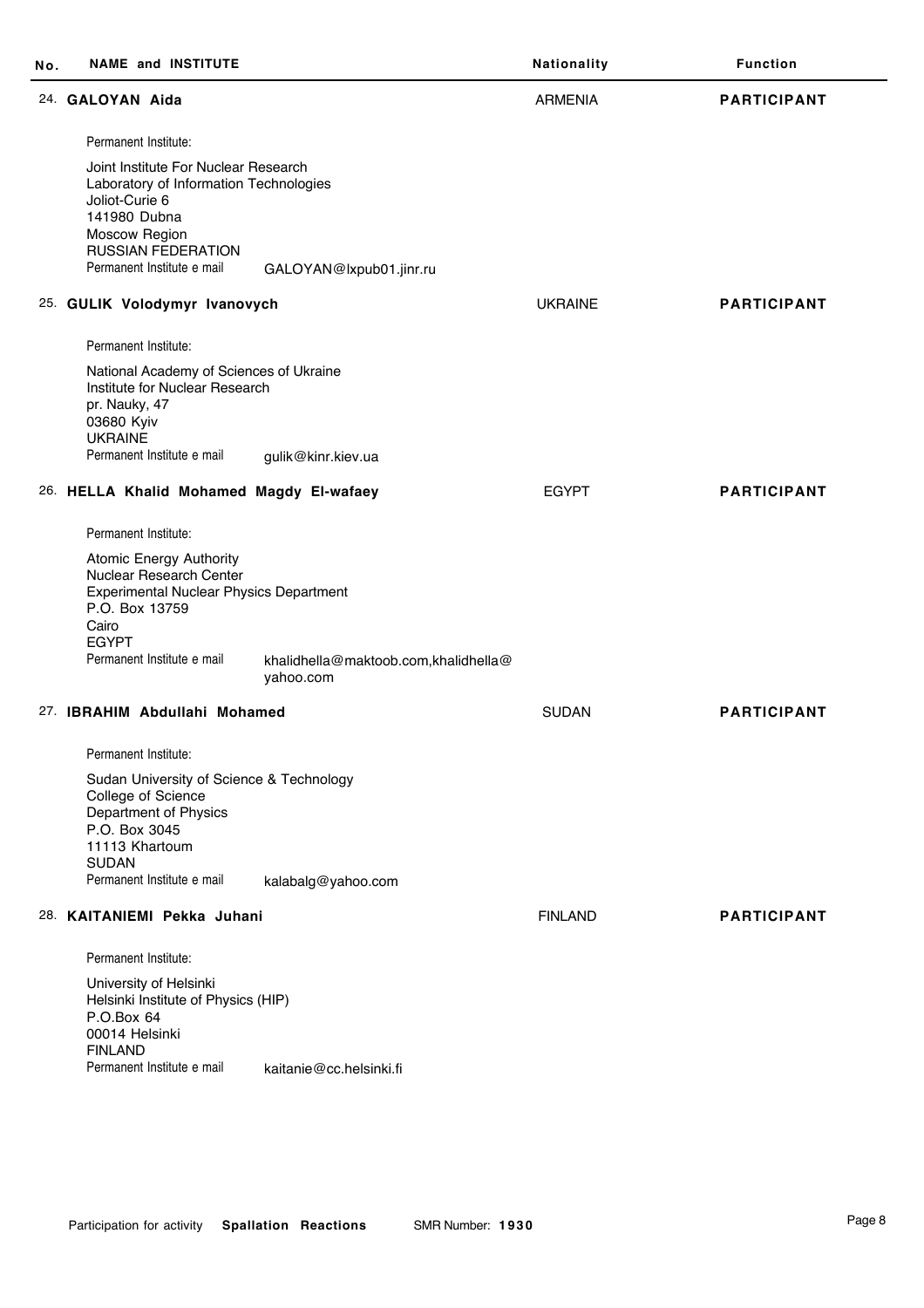| Νo. | <b>NAME and INSTITUTE</b>                                                                                                                                            |                                                            | Nationality   | <b>Function</b>    |
|-----|----------------------------------------------------------------------------------------------------------------------------------------------------------------------|------------------------------------------------------------|---------------|--------------------|
|     | 29. KUMAR Vinod                                                                                                                                                      |                                                            | <b>INDIA</b>  | <b>PARTICIPANT</b> |
|     | Permanent Institute:                                                                                                                                                 |                                                            |               |                    |
|     | University of Rajasthan<br>High Energy Nuclear Physics Laboratory<br>302004 Jaipur<br><b>INDIA</b><br>Permanent Institute e mail                                     | vkumary1@sancharnet.in                                     |               |                    |
|     |                                                                                                                                                                      |                                                            | <b>INDIA</b>  | <b>PARTICIPANT</b> |
|     | 30. KUMAWAT Harphool                                                                                                                                                 |                                                            |               |                    |
|     | Permanent Institute:                                                                                                                                                 |                                                            |               |                    |
|     | Bhabha Atomic Research Centre<br>Nuclear Physics Division<br>Trombay<br>400085 Mumbai<br><b>INDIA</b><br>Permanent Institute e mail                                  | harphool@barc.gov.in,<br>kumawat77@yahoo.com               |               |                    |
|     | 31. MAHMOUD GAD ALLAH Imbaby Ismail                                                                                                                                  |                                                            | <b>EGYPT</b>  | REGULAR ASSOCIATE  |
|     | Permanent Institute:                                                                                                                                                 |                                                            |               |                    |
|     | <b>Atomic Energy Authority</b><br>Nuclear Research Centre<br><b>Engineering Department</b><br>101 Kasr El Aini Street<br>P.O.13759<br>Cairo<br><b>EGYPT</b>          |                                                            |               |                    |
|     | 32. NANDY Maitreyee                                                                                                                                                  |                                                            | <b>INDIA</b>  | <b>PARTICIPANT</b> |
|     | Permanent Institute:                                                                                                                                                 |                                                            |               |                    |
|     | Saha Institute of Nuclear Physics<br>Nuclear Chemistry Division<br>Sector 1. Block Af<br>Bidhannagar<br>700064 Kolkata<br><b>INDIA</b><br>Permanent Institute e mail | mnandy98@yahoo.com,<br>maitreyee.nandy@saha.ac.in          |               |                    |
|     | 33. RUDY Zbigniew                                                                                                                                                    |                                                            | <b>POLAND</b> | <b>PARTICIPANT</b> |
|     |                                                                                                                                                                      |                                                            |               |                    |
|     | Permanent Institute:                                                                                                                                                 |                                                            |               |                    |
|     | Jagiellonian University<br>Cracow<br><b>POLAND</b>                                                                                                                   | Faculty of Physics, Astronomy and Applied Computer Science |               |                    |
|     | Permanent Institute e mail                                                                                                                                           | ufrudy@cyf-kr.edu.pl                                       |               |                    |

Ĭ.